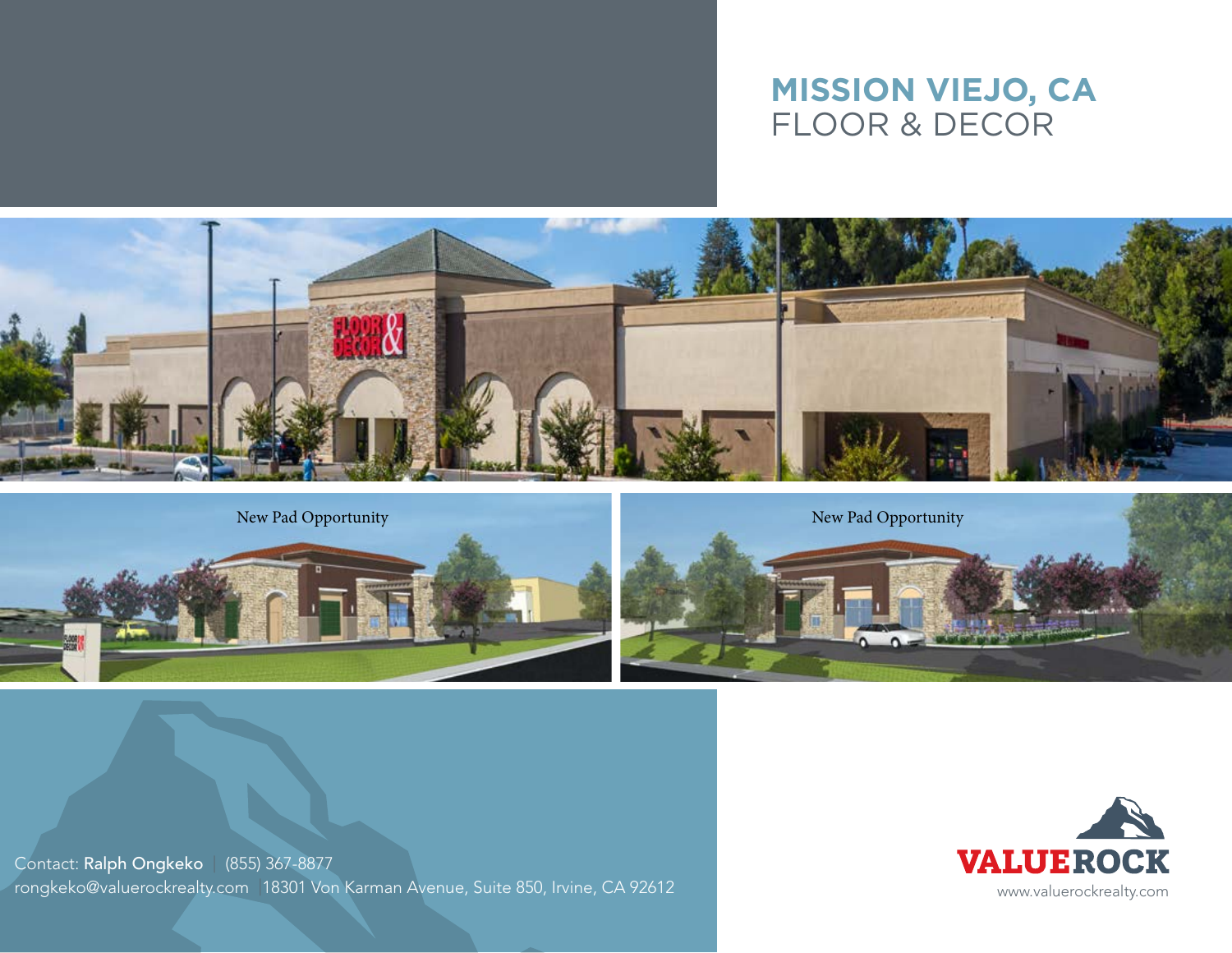

Contact: Ralph Ongkeko | (855) 367-8877 | rongkeko@valuerockrealty.com | valuerockrealty.com 18301 Von Karman Avenue, Suite 850, Irvine, CA 92612

The information contained has been secured from sources we believe to be reliable, but we make no representations or warranties, expressed or implied, as to the accuracy of the information. The receiving party must verify the information and bears all risk for any inaccuracies.

## **Key Highlights**

- Visibility and signage to I-5 Freeway with 315,499 cars per day
- Desirable location in South Orange County near the 5 Freeway off-ramp
- 2018 Complete property remodel
- Abundant parking
- High income and dense demographic community
- New pad site available. Drive-thru and shop space available.



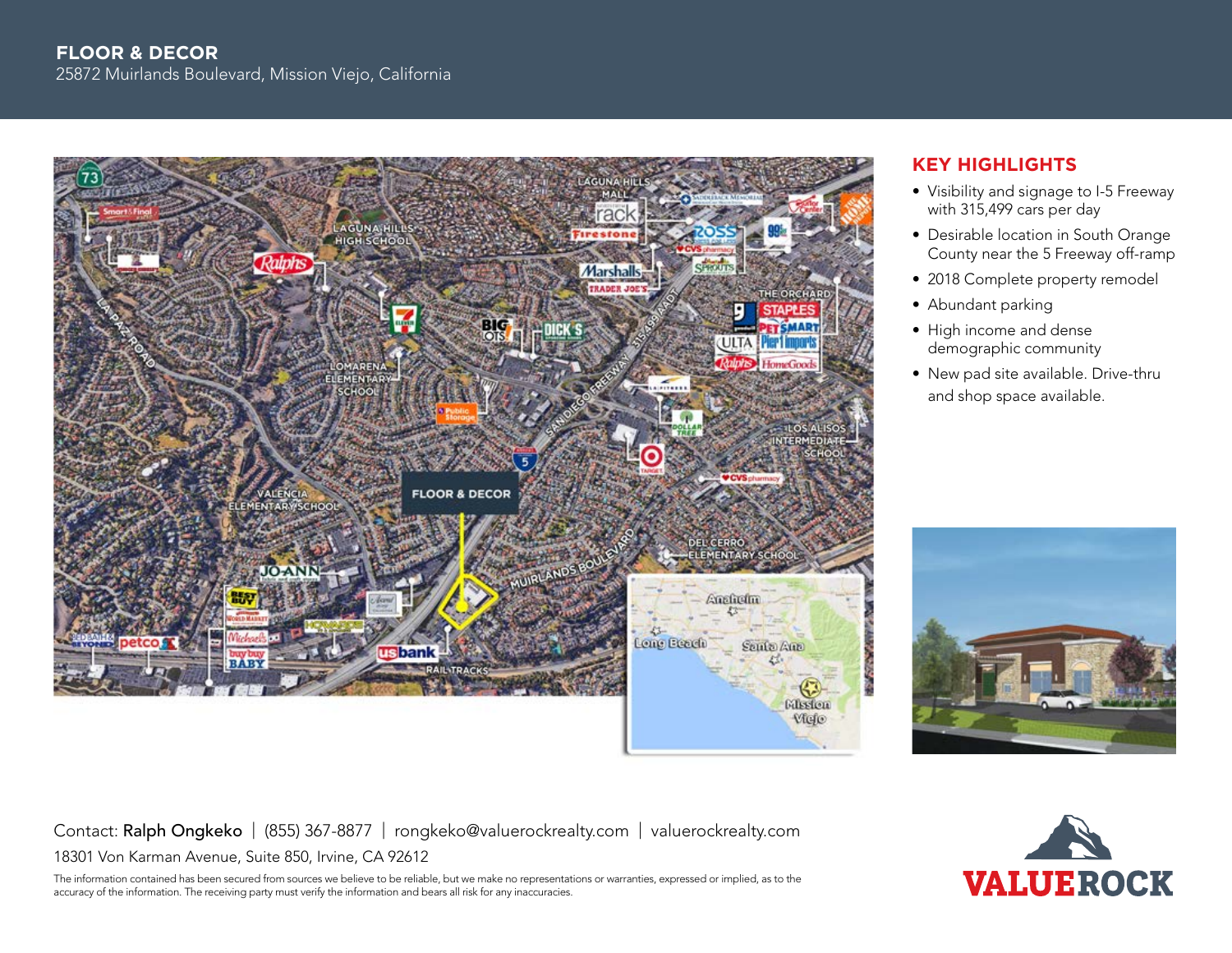

## **property details**

| <b>Land Area</b> | 6.18 Acres     |
|------------------|----------------|
| GLA              | 72,196 Sq. Ft. |
| Parking          | 368 Stalls     |

## **Surrounding demographics**

|                          | 1 mile | 3 mile                        | 5 mile |
|--------------------------|--------|-------------------------------|--------|
| <b>Population</b> 16,059 |        | 163.826 341.703               |        |
| Average                  |        | \$179,730 \$132,602 \$146,204 |        |
| Income                   |        |                               |        |



Contact: Ralph Ongkeko | (855) 367-8877 | rongkeko@valuerockrealty.com | valuerockrealty.com 18301 Von Karman Avenue, Suite 850, Irvine, CA 92612

The information contained has been secured from sources we believe to be reliable, but we make no representations or warranties, expressed or implied, as to the accuracy of the information. The receiving party must verify the information and bears all risk for any inaccuracies.